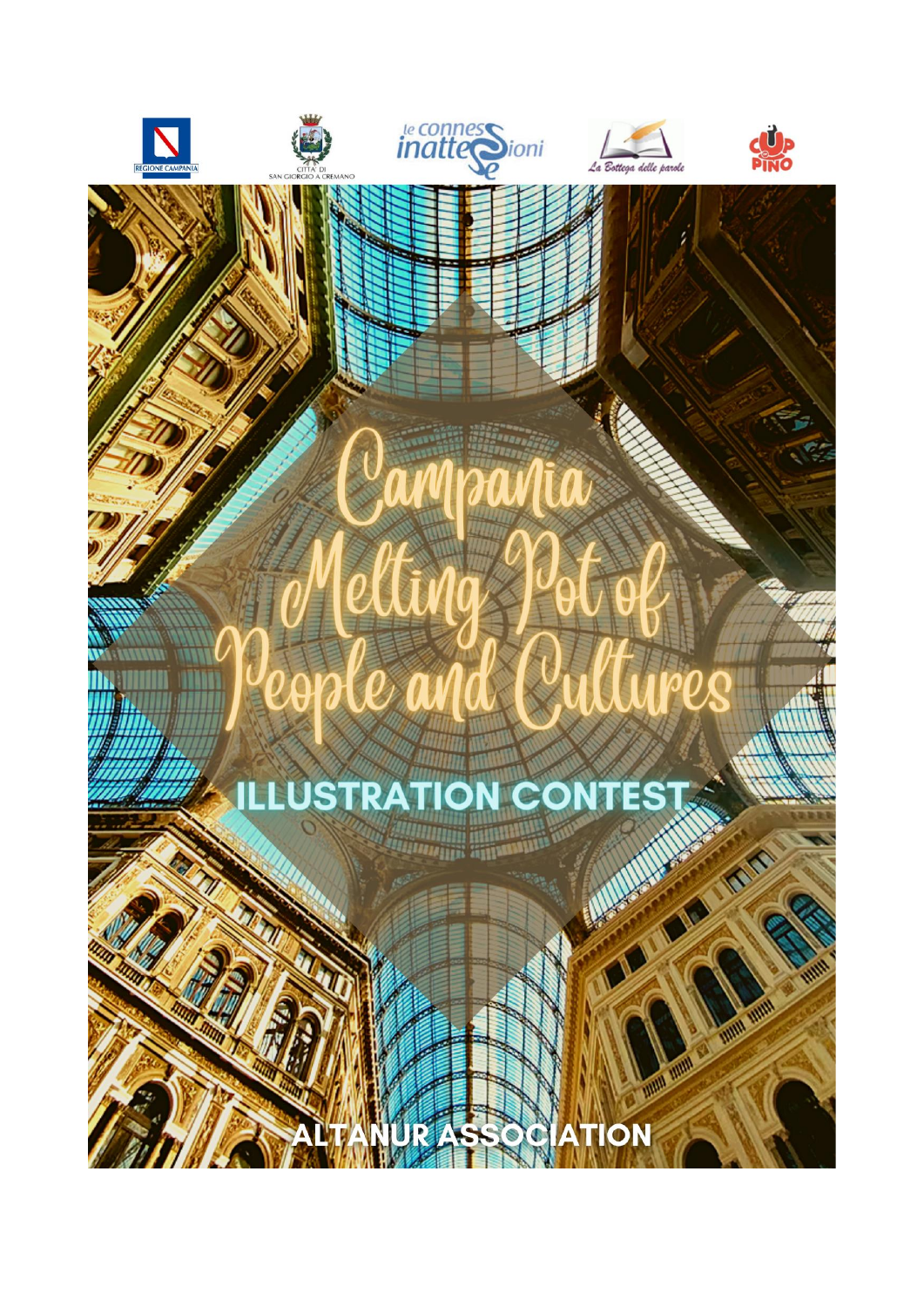# **CAMPANIA: Melting pot of people and cultures**

Illustration contest organised by the Cultural Association ALTANUR within the scope of *"Le Connessioni Inattese 2021"* under the sponsorship and support of Campania Region (Plan for cultural promotion of Campania Region for the year 2021), under the auspices of Città di San Giorgio a Cremano and in partnership with La Bottega delle Parole and CUP of PINO.

## **Topic - Campania: melting pot of people and cultures**

Campania and, in particular, Naples, thanks to their central location in the Mediterranean, have always been a strategic melting pot of peoples, not only between North and South, but also between East and West.

Naples and the Campania Region are the place where an unparalleled crossing of cultures and languages has developed through time and they represent, at once, a unique reality in which warm welcoming, dialogue and empathy coexist with thousands of archeological finds and evidence of different peoples.

Landing place of the ancient Greeks, land of conquest by the French and the Spanish, land raided by the Saracens and land yearned for the famous Grand Tour.

This thousand-year old history is the reason why xenofobia, racism and exacerbated nationalism (sentiments that often accompany the delicate process of integration of the migration flows that have affected Italy over the centuries) are alien to the Neapolitan ethos.

#### **Abroad section**

The contest is open to over 18's and to high school students residing abroad.

### **Topic of the illustration**

Participants shall produce an illustration related to the Topic, in all its meanings, or their submission shall be invalid.

> **ALTANUR** Associazione Culturale **Segreteria**: Via Recanati, 41 - San Giorgio a Cremano – NA Tel. 333 44 94 037 **Sito web**: www.altanur.it **E-mail:** info@altanur.it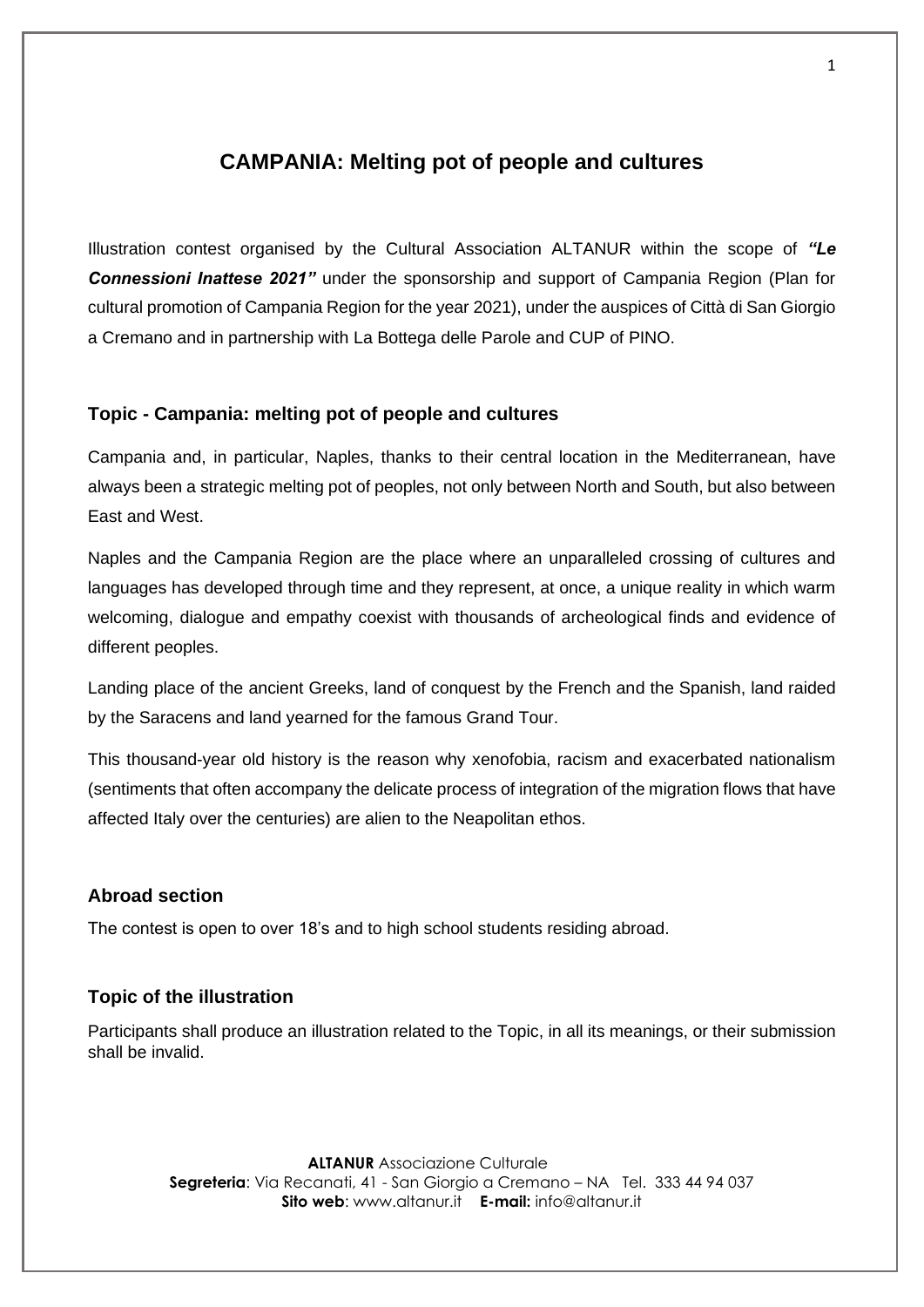#### What to submit:

- 1) Max 2 illustrations b/w or colour, in A4 format, jpeg format (RGB), 400 dpi resolution;
- 2) A brief CV (one page);
- 3) Appendix to Abroad section (included below);
- 4) Please submit your entry to **[info@altanur.it](mailto:info@altanur.it)**

Entries submitted will not be returned

#### **Jury and Awards**

- 1) All entries will undergo the incontestable judgement of a Jury of Experts (including, amongst others, cartoonist Andrea Scoppetta and blogger and cartoon expert Pino Cuozzo) appointed by Altanur;
- 2) The award of the authors will take place mid-December (date to be confirmed at a later time) during an online round table chaired by the members of Jury;
- 3) First award is an Amazon voucher worth 200 euros;
- 4) Other awards will be assigned by the Jury on a discretionary basis, in case of particular merits;
- 5) The awarded illustrations will be part of an e-book that will be shared online for free;
- 6) All personal data will be used solely for the purposes of this Contest;
- 7) Deadline for submission of entries is **25th November 2021**. All entries shall be emailed to **[info@altanur.it](mailto:info@altanur.it)** alongside the appendix to abroad section.

**ALTANUR** Associazione Culturale **Segreteria**: Via Recanati, 41 - San Giorgio a Cremano – NA Tel. 333 44 94 037 **Sito web**: www.altanur.it **E-mail:** info@altanur.it